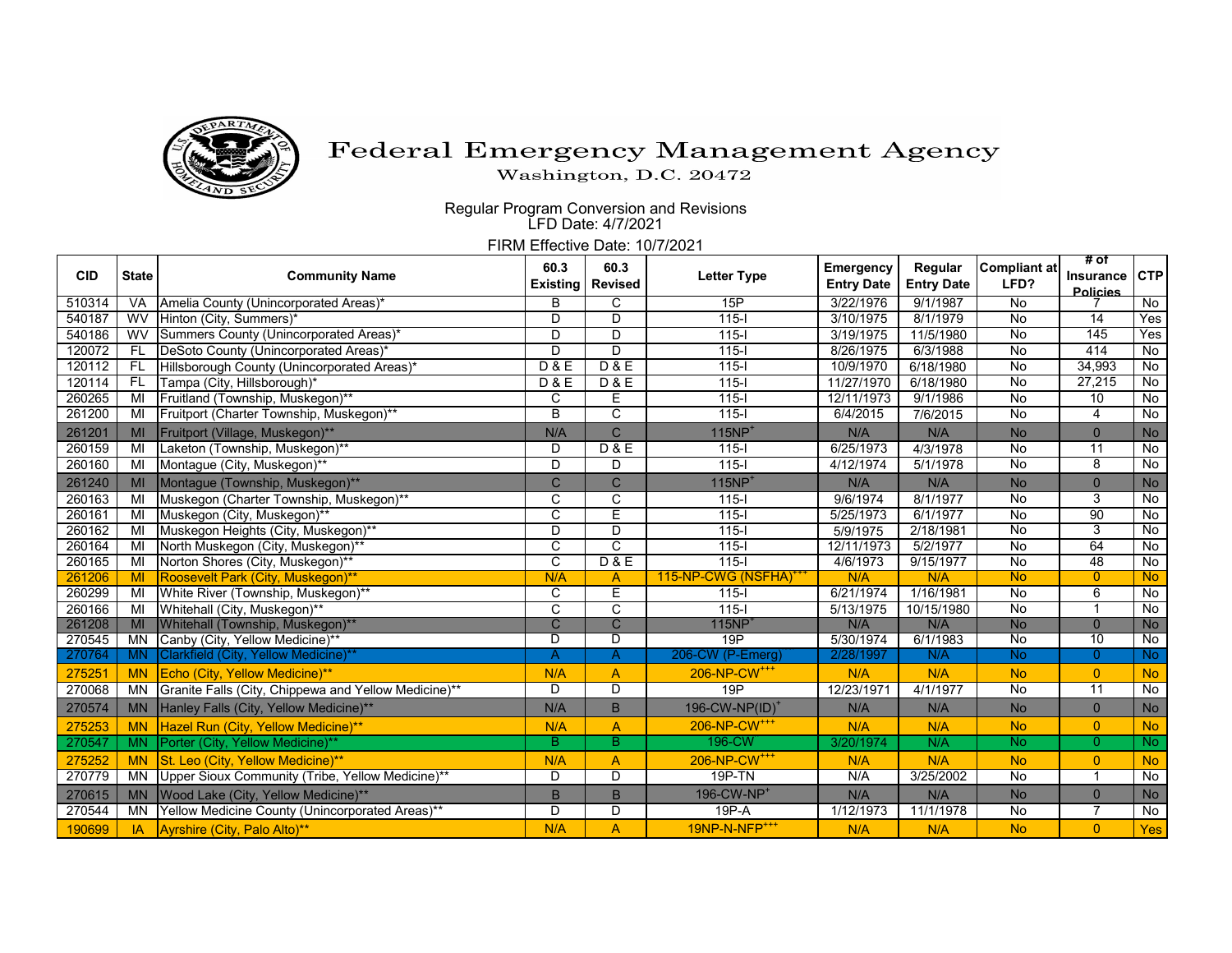| <b>CID</b> | <b>State</b> | <b>Community Name</b>                              | 60.3<br><b>Existing</b> | 60.3<br><b>Revised</b>  | <b>Letter Type</b>                | Emergency<br><b>Entry Date</b> | Regular<br><b>Entry Date</b> | <b>Compliant at</b><br>LFD? | # of<br><b>Insurance</b><br>Policies | <b>CTP</b>       |
|------------|--------------|----------------------------------------------------|-------------------------|-------------------------|-----------------------------------|--------------------------------|------------------------------|-----------------------------|--------------------------------------|------------------|
| 190261     | IA           | Chelsea (City, Tama)**                             | D                       | D                       | $115 -$                           | 7/15/1975                      | 12/16/1980                   | No                          | $\overline{18}$                      | Yes              |
| 190514     | IA           | Clutier (City, Tama)**                             | $\overline{\mathsf{B}}$ | $\overline{\mathsf{B}}$ | $115 -$                           | 10/6/1976                      | 8/19/1985                    | $\overline{N_{0}}$          | $\Omega$                             | $\overline{Yes}$ |
| 195227     | IA           | Curlew (City, Palo Alto)**                         | N/A                     | B                       | $15NP(ID)^{\dagger}$              | N/A                            | N/A                          | No                          | $\overline{0}$                       | Yes              |
| 195226     | IA           | Cylinder (City, Palo Alto)**                       | N/A                     | $\mathsf B$             | $15NP(ID)^*$                      | N/A                            | N/A                          | <b>No</b>                   | $\mathbf 0$                          | Yes              |
| 190569     | IA           | Dysart (City, Tama)**                              | B                       | A                       | 115-N-NFP <sup>++</sup>           | N/A                            | 3/10/2011                    | <b>No</b>                   | $\mathbf{0}$                         | Yes              |
| 190728     | IA           | Elberon (City, Tama)**                             | $\overline{B}$          | B                       | 19NP Suspended <sup>+</sup>       | 10/29/1976                     | 9/18/1985                    | <b>No</b>                   | $\overline{0}$                       | Yes              |
| 190221     | IA           | Emmetsburg (City, Palo Alto)**                     | $\overline{D}$          | $\overline{D}$          | 19P                               | 4/25/1975                      | 7/16/1987                    | <b>No</b>                   |                                      | Yes              |
| 190515     | IA           | Garwin (City, Tama)**                              | $\overline{\mathsf{B}}$ | $\overline{\mathsf{B}}$ | $115 -$                           | 3/19/1976                      | 8/19/1985                    | $\overline{N}$              | $\overline{0}$                       | Yes              |
| 190516     | IA           | Gladbrook (City, Tama)**                           | $\overline{\mathsf{B}}$ | $\overline{B}$          | $\overline{115-1}$                | 6/30/1976                      | 9/4/1985                     | No                          | $\overline{0}$                       | Yes              |
| 190929     | IA           | Graettinger (City, Palo Alto)**                    | N/A                     | A                       | 19NP-N-NFP <sup>+++</sup>         | N/A                            | N/A                          | <b>No</b>                   | $\overline{0}$                       | Yes              |
| 190153     | IA           | Henry County (Unincorporated Areas)**              | N/A                     | B                       | $15NP(ID)^*$                      | N/A                            | N/A                          | <b>No</b>                   | $\mathbf{0}$                         | Yes              |
| 190743     | IA           | Hillsboro (City, Henry)**                          | N/A                     | A                       | 19NP-N-NFP <sup>+++</sup>         | N/A                            | N/A                          | <b>No</b>                   | $\overline{0}$                       | Yes              |
| 190955     | IA           | Lincoln (City, Tama)**                             | N/A                     | $\overline{A}$          | 115-NP-CWG (NSFHA) <sup>+++</sup> | N/A                            | N/A                          | <b>No</b>                   | $\overline{0}$                       | Yes              |
| 190774     | IA           | Mallard (City, Palo Alto)                          | N/A                     | $\overline{A}$          | 19NP-N-NFP <sup>+++</sup>         | N/A                            | N/A                          | <b>No</b>                   | $\overline{0}$                       | Yes              |
| 190782     | IA           | Montour (City, Tama)**                             | $\overline{B}$          | $\overline{\mathsf{B}}$ | $115 -$                           | 4/25/2001                      | 3/22/2006                    | $\overline{N_{0}}$          | $\overline{4}$                       | Yes              |
| 190932     | IA           | Mount Pleasant (City, Henry)**                     | N/A                     | B                       | $15NP(ID)^+$                      | N/A                            | N/A                          | <b>No</b>                   | $\mathbf 0$                          | Yes              |
| 190994     | IA           | New London (City, Henry)**                         | N/A                     | $\overline{A}$          | 19NP-N-NFP <sup>+++</sup>         | N/A                            | N/A                          | <b>No</b>                   | $\overline{0}$                       | Yes              |
| 190789     | IA           | Olds (City, Henry)**                               | N/A                     | $\overline{B}$          | $15NP(ID)^+$                      | N/A                            | N/A                          | <b>No</b>                   | $\mathbf 0$                          | Yes              |
| 190898     | IA           | Palo Alto County (Unincorporated Areas)**          | B                       | $\overline{\mathsf{D}}$ | $\overline{19P}$                  | 5/23/1994                      | 9/1/1996                     | $\overline{N_{0}}$          | 7                                    | Yes              |
| 195225     | IA           | Rodman (City, Palo Alto)**                         | N/A                     | $\overline{A}$          | 19NP-N-NFP <sup>+++</sup>         | N/A                            | N/A                          | <b>No</b>                   | $\overline{0}$                       | Yes              |
| 190414     | IA           | Rome (City, Henry)**                               | $\, {\bf B}$            | $\mathsf B$             | $19P^2$                           | 7/18/2011                      | N/A                          | <b>No</b>                   | $\overline{0}$                       | Yes              |
| 190650     | IA           | Ruthven (City, Palo Alto)**                        | N/A                     | $\overline{A}$          | 19NP-N-NFP <sup>+++</sup>         | N/A                            | N/A                          | <b>No</b>                   | $\overline{0}$                       | Yes              |
| 190278     | IA           | Sac & Fox Tribe of the Mississippi (Tribe, Tama)** | B                       | $\overline{D}$          | $115$ - $1$ TN                    | N/A                            | 6/26/2017                    | $\overline{N}$              | $\mathbf 0$                          | Yes              |
| 190803     | IA           | Salem (City, Henry)**                              | N/A                     | A                       | 19NP-N-NFP <sup>+++</sup>         | N/A                            | N/A                          | <b>No</b>                   | $\overline{0}$                       | Yes              |
| 190262     | IA           | Tama (City, Tama)**                                | $\overline{C}$          | D                       | $115 -$                           | 8/11/1975                      | 1/17/1990                    | $\overline{N}$              | $\mathbf{1}$                         | Yes              |
| 190908     | IA           | Tama County (Unincorporated Areas)**               | $\overline{D}$          | $\overline{\mathsf{D}}$ | $115 -$                           | N/A                            | 5/4/2006                     | $\overline{N_{0}}$          | $\overline{14}$                      | Yes              |
| 190667     | IA           | Toledo (City, Tama)**                              | В                       | D                       | $115-I$                           | N/A                            | 5/28/2009                    | $\overline{N}$              | $\mathbf{1}$                         | Yes              |
| 190668     | IA           | Traer (City, Tama)**                               | $\overline{\mathsf{B}}$ | $\overline{\mathsf{B}}$ | $115 -$                           | 10/28/1976                     | 9/4/1985                     | $\overline{No}$             | $\overline{2}$                       | Yes              |
| 190956     | IA           | Vining (City, Tama)**                              | B                       | B                       | $115 -$                           | N/A                            | 2/8/2013                     | $\overline{N}$              | $\overline{0}$                       | Yes              |
| 190679     | IA           | Wayland (City, Henry)**                            | N/A                     | A                       | 19NP-N-NFP <sup>+++</sup>         | N/A                            | N/A                          | <b>No</b>                   | $\overline{0}$                       | Yes              |
| 190475     | IA           | West Bend (City, Palo Alto and Kossuth)**          | N/A                     | B                       | $15NP(ID)^*$                      | N/A                            | N/A                          | <b>No</b>                   | $\overline{0}$                       | Yes              |
| 190993     | IA           | Westwood (City, Henry)**                           | N/A                     | B                       | 15NP(ID)                          | N/A                            | N/A                          | <b>No</b>                   | $\overline{0}$                       | Yes              |
| 190688     | IA           | Winfield (City, Henry)**                           | B                       | B                       | 19NP Suspended <sup>+</sup>       | 9/24/1976                      | 9/1/1986                     | <b>No</b>                   | $\overline{0}$                       | Yes              |
| 310154     | <b>NE</b>    | Auburn (City, Nemaha)**                            | Α                       | $\overline{B}$          | 15P                               | 6/27/1975                      | 9/10/1984                    | $\overline{N}$              | $\mathbf{1}$                         | Yes              |
| 315500     | <b>NE</b>    | Barada (Village, Richardson)**                     | N/A                     | A                       | 206-NP-CW <sup>+++</sup>          | N/A                            | N/A                          | <b>No</b>                   | $\overline{0}$                       | Yes              |
| 310155     | <b>NE</b>    | Brock (Village, Nemaha)**                          | B                       | $\overline{B}$          | 19P                               | 12/26/1975                     | 8/19/1987                    | $\overline{N}$              | $\mathbf 1$                          | Yes              |
| 315617     | <b>NE</b>    | Brownville (Village, Nemaha)**                     | N/A                     | D                       | $15NP(ID)^*$                      | N/A                            | N/A                          | <b>No</b>                   | $\pmb{0}$                            | Yes              |
| 310268     | <b>NE</b>    | Dawson (Village, Richardson)**                     | N/A                     | $\overline{B}$          | 15NP(ID)                          | N/A                            | N/A                          | <b>No</b>                   | $\pmb{0}$                            | Yes              |
| 310182     | NE           | Falls City (City, Richardson)**                    | $\overline{\mathsf{B}}$ | $\overline{\mathsf{B}}$ | 15P                               | 5/22/1975                      | 9/24/1984                    | $\overline{No}$             | $\overline{0}$                       | Yes              |